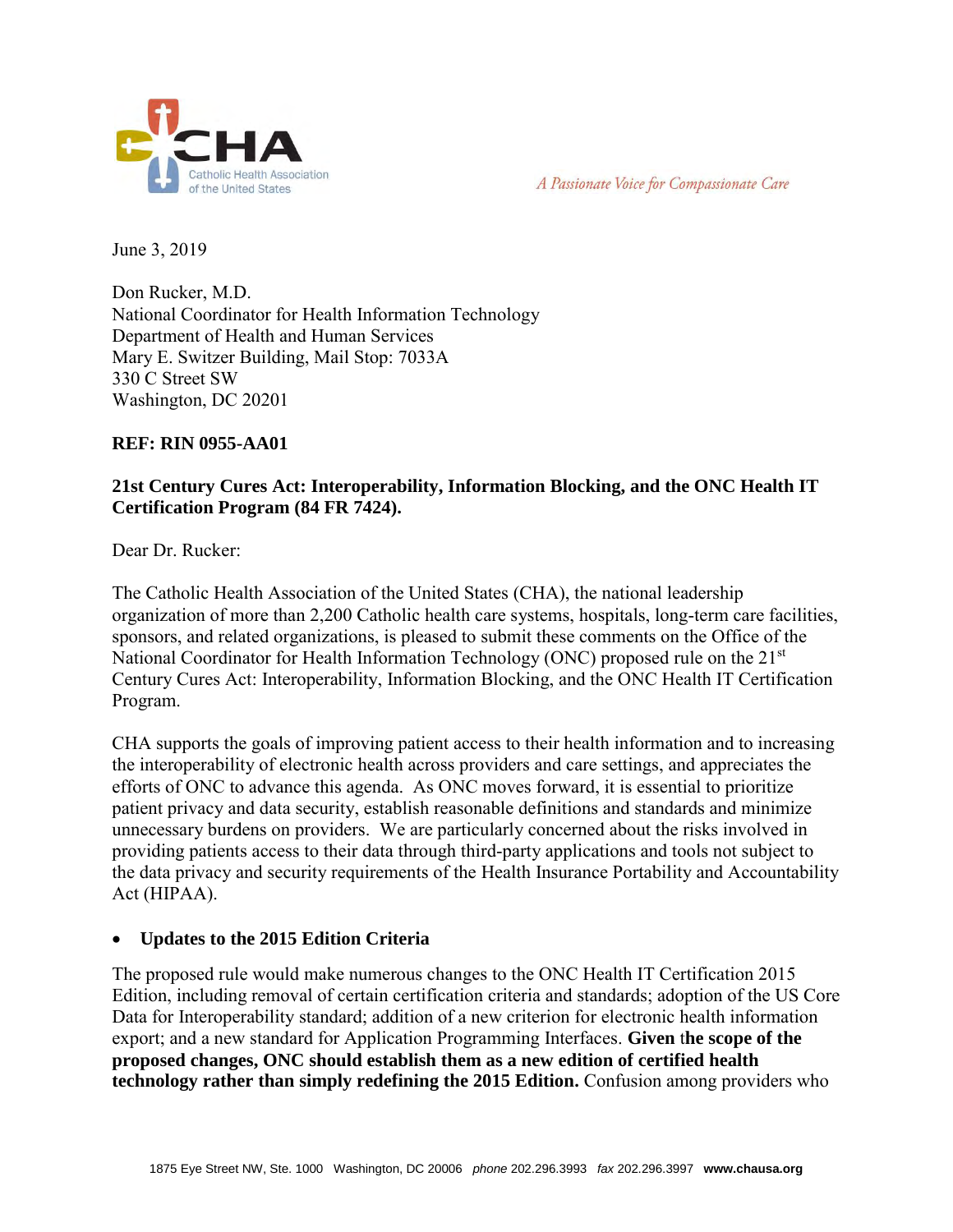Don Rucker, M.D. June 3, 2019 Page 2 of 6

purchase and use certified health technology could result from very different products available under the same label.

## **Application Programming Interface: Privacy and Security of Patient Data**

The proposed rule would establish new certification standards for Application Programming Interfaces (API), which allow individuals to obtain certain information, including personal health information, from a provider or health plan electronic health record system through third-party application software (an "app") of their choice. CHA supports the advancement of health information technology to promote easy electronic patient access to the type of information contemplated in the proposal. Further, we appreciate that the proposed API approach supports health care providers having the sole authority to permit connections to their health IT through certified API technology. **However, the privacy of patient information must be paramount, and we are concerned that patient apps are not subject to oversight by ONC or any other federal agency.** 

Since 1995 the Health Insurance Portability and Accountability Act (HIPPA) privacy and security provisions have protected patient health information and patients are accustomed to assuming that the privacy of their data is secure. These privacy protections could be rendered meaningless if covered entities such as hospitals, providers and health plans must provide electronic access to protected health information to third-party apps that are not subject to HIPAA requirements. The apps may have limited competency in protecting patient information and may include consent language that allows for greater use of personal data than patients realize.

**We urge ONC to develop an appropriate process for evaluating apps that interact with patient health information and consider a formal vetting or certification requirement.** All patients would benefit from having access to apps that have been evaluated using objective standards. Those who are not English proficient, have lower health literacy, or are less experienced consumers generally are more vulnerable to loss of personal health information through an app that does not provide appropriate privacy and security protections.

### **Conditions and Maintenance of Certification**

ONC proposes a condition of certification that would prevent health IT developers from contractually restricting their users from communicating with others about the usability, interoperability, security, user experience or business practices of the developer. **CHA supports this proposal to prohibit communication restrictions.** 

ONC proposes that API Technology Suppliers may only charge API Data Suppliers for use of the certified APIs. We understand that the goal of such a policy is to prevent API Technology Suppliers from charging duplicate fees from both API Users and API Data Suppliers. However, we are concerned that an unintentional consequence of ONC's proposal (particularly when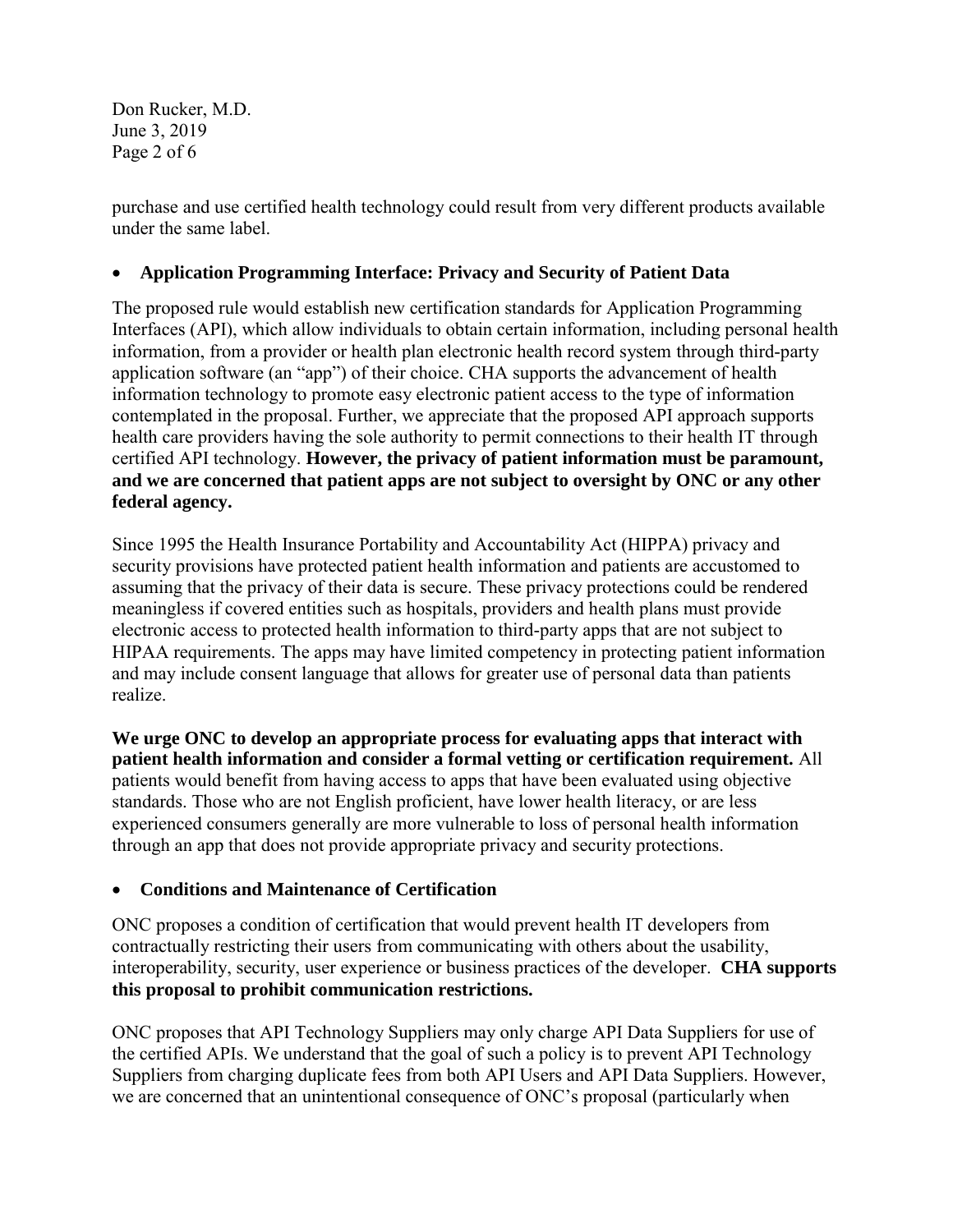Don Rucker, M.D. June 3, 2019 Page 3 of 6

coupled with the information blocking exceptions that make sharing data the default setting) is that API Data Suppliers would bear the full cost of data exchange, even when such exchange does not benefit their organization or their patients. **CHA urges ONC to modify its policy to ensure that API Data Suppliers, which would include hospitals and health systems, are not facing significantly increased costs because API Users cannot be charged.** We also ask ONC to clarify whether API Data Suppliers would be allowed to recoup costs from API Users in light of the information blocking provisions.

#### **Information Blocking**

Section 4004 of the 21<sup>st</sup> Century Cures Act amends the Public Health Service (PHS) Act by adding a new section 3022 that establishes a general rule prohibiting information blocking practices by certain actors, provides examples of those practices, permits exceptions to that rule and provides authority to impose penalties for violations of that rule. Significantly, it also contains a directive that health care providers are not to be punished for the failure of health information technology (IT) developers and vendors to meet their obligations with respect to their products. It also directs the Secretary to avoid duplication of penalties in establishing its policies for violations of the information-blocking rule.

### *Definitions*

C**HA urges ONC to clarify the roles and responsibilities of proposed categories of Actors.**  For example, the proposed definitions of health information network and heath information exchange are too broad and the distinction between them is unclear. CHA is concerned that, as ONC acknowledges in the preamble, the proposed definitions of health information network and of health information exchange could under certain circumstances include a health care provider. It is important to be clear about how these definitions apply because entities must understand the regulatory implications of defined practice and exceptions, and because they could face exposure to penalties.

The proposed definition of electronic health information (EHI) is overly broad and would lead to implementation challenges and unintended consequences. **ONC should limit the definition of EHI to the data classes established under the USCDI.** 

ONC indicated that non-observational health information is considered EHI and includes data "created through aggregation, algorithms, and other techniques that transform observational health information into fundamentally new data or insights that are not obvious from the observational information alone." CHA is concerned that this could create a disincentive for using and transforming health information for purposes of, for example, clinical decision support, quality measures, risk scores and examining population-level trends. Given the investment in technology and software necessary for those activities, the limitation on the ability to charge fees for access to the data created could have a chilling effect. **CHA urges ONC to clarify that non-observational data is not included in the definition of EHI.**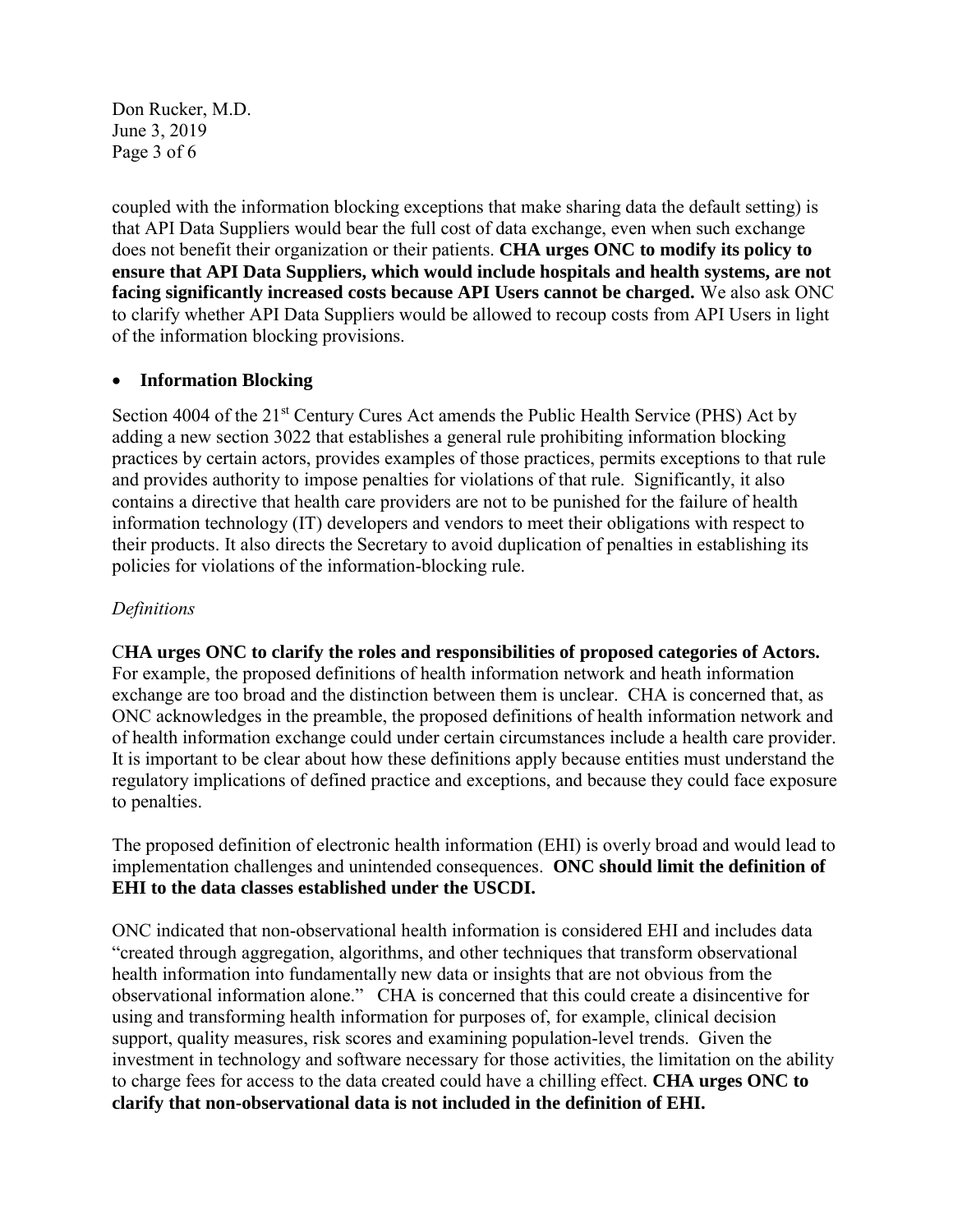Don Rucker, M.D. June 3, 2019 Page 4 of 6

o Price Information and Price Transparency

ONC also suggests in the preamble that price information could be considered EHI and seeks comment on whether treating price information as EHI could advance its desire to promote price transparency. While the goal of health care price transparency is laudable, CHA is concerned about leveraging the definition of EHI, and thus the access, exchange and use of electronic health information, to serve as a platform to inform consumers about potential pricing for services.

It is likely that including price information in the definition of EHI would exceed ONC's authority. The 21st Century Cures focused on improving the efficacy of health IT to assist in patient clinical care. Had Congress intended ONC to include price information as part of the information blocking provisions of Section 3022, it would have had to do so directly.

Including price information in the definition could cause harm to hospitals and other health care providers who consider it proprietary. Nor is it evident that any health IT product available to providers on the market can support such a broad array of functionalities as well as provide the clinical information to providers for appropriate and timely care delivery to their patients. An EHR is not the most efficient way to make this type of information available to the patient. Even if in the future an EHR could support this potentially enormous amount of information, the access of health care providers to the requisite clinical care information in an EHR should not be complicated by masses of information that do not bear on treatment decisions.

**CHA does not support adding price information to the definition of EHI and urges ONC to take other steps to address price transparency.** For example, ONC should work with CMS and stakeholders including hospitals and health systems, patient groups, insurers, medical societies and health policy experts to consider ways to approach price transparency. An important first step is defining the kind of information consumers would actually find useful in making decisions about their health care. Dumping too much of the wrong kind of price data, such as chargemasters, will merely confuse consumers, who are generally most interested in how much health services will cost them. To understand their out-of-pocket costs they need information about their health insurance coverage, and it makes more sense for them to get that from their insurers rather than health providers.

### *Exceptions*

ONC proposes seven exceptions in order to identify reasonable and necessary activities and practices that do not constitute information blocking. While CHA appreciates and supports the inclusion of these exceptions, we do have several concerns.

Each exception is subject to numerous conditions. The burden of proof to demonstrate compliance with each exception is placed upon the Actor. CHA believes the proposed burden of proof is unreasonable and is likely to cause additional administrative, reporting and compliance burdens for providers. ONC has not made clear which type of documentation would be necessary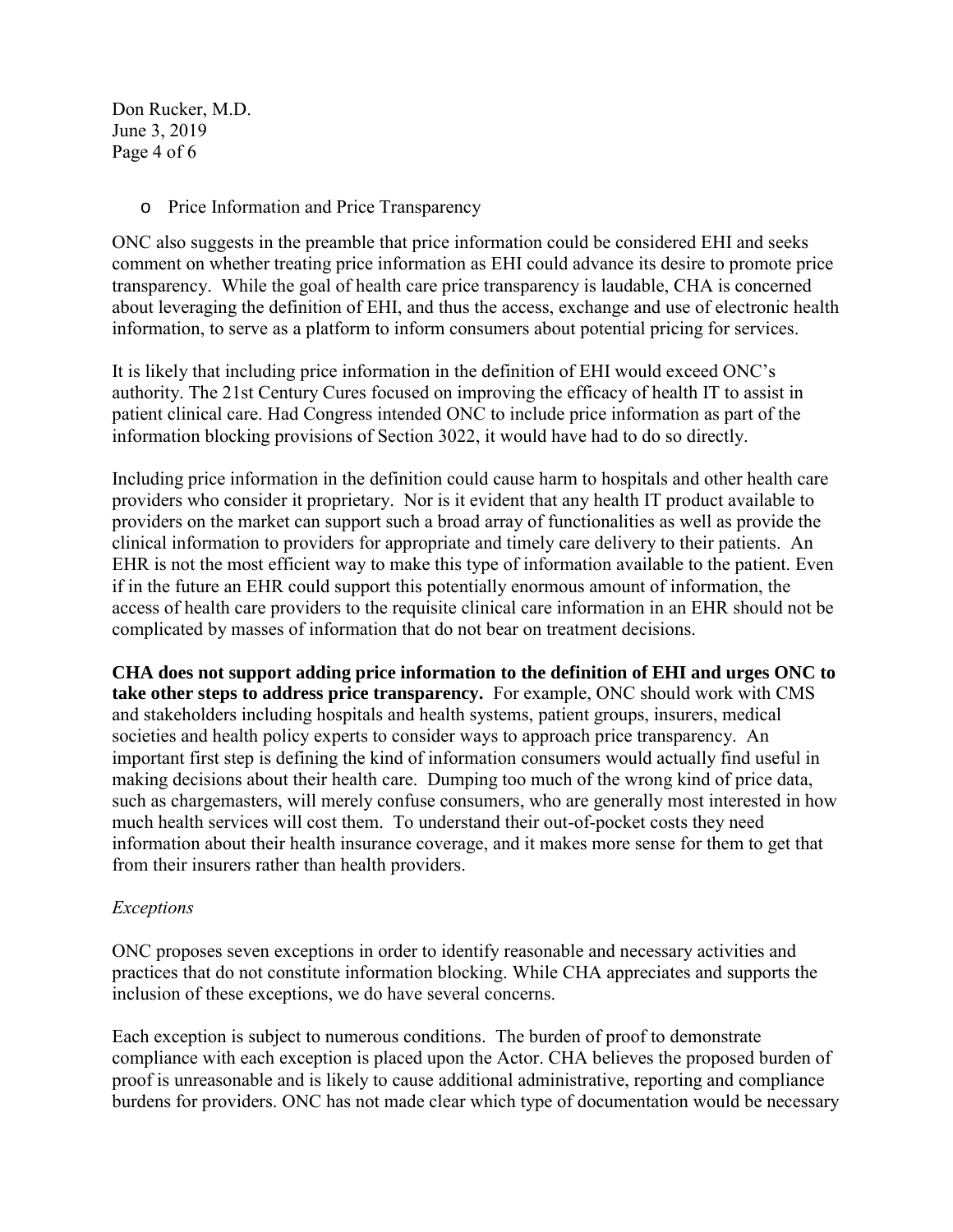Don Rucker, M.D. June 3, 2019 Page 5 of 6

to demonstrate that an exception's requirements have been met at all times. While the proposed rule provides some general insight into practices that would implicate or violate the information blocking rule, **the final rule should include additional specific examples of practices and documentation that would satisfy each of the exceptions categories,** especially the exceptions for preventing patient harm, promoting the privacy or security of EHI and responding to infeasible requests from the perspective of health care providers.

#### *Potential Conflicts with HIPAA and 42 CFR Part 2*

CHA is concerned about how the proposed rule would interact with existing laws on the privacy and security of patient health information. While ONC believes its privacy exception does not conflict with HIPAA, we remain concerned that compliance with one set of rules could trigger a violation under the other law. For example, the proposed rule's focus on sharing the greatest amount of information possible conflicts with HIPAA's stress on providing the least amount of information necessary for the intended purpose. Pressure to comply with the proposed information-blocking rule could lead to a violation of the HIPAA privacy regulations. **CHA recommends that the agency take additional steps to align its proposal with the intent of the HIPAA law and regulations.** With respect to the exception for promoting the privacy and security of EHI, ONC should clarify that a practice that complies with any of the HIPAA Privacy Rule policies for required and permissive uses and disclosures of protected health information qualifies for the exception.

The proposed rule does not adequately address potential conflicts with the patient consent requirements of the 42 CFR. Part 2 substance abuse regulations. While ONC suggests the "preventing harm" exception could be invoked to withhold that data, it also said failure to release the rest of the record would be information blocking. We are concerned about this proposal since the current technology does not allow for segmentation of data in a patient's chart at such a level. **ONC should do more to resolve potential tensions between the proposed regulations and the requirements of 42 CFR Part 2**. CHA also continues to advocate for greater alignment between 42 CFR Part 2 and HIPAA**.** The current Part 2 requirements focus on patient privacy but run counter to the goals of interoperability and care coordination. Failure to integrate services and supports can lead to risks and dangers to individual patients, such as contraindicated prescription medicines and problems related to medication adherence.

### *Effective Date*

ONC has proposed that the information blocking provisions would go into effect the day the rule is finalized. This would give hospitals and health systems no time to modify current practices or put new systems in place to implement the rule and ensure compliance, including generating the documentation required for the exceptions, and leave them vulnerable to penalties. **ONC should provide significant additional time, at least 18 months, for implementation of the information blocking provisions.**